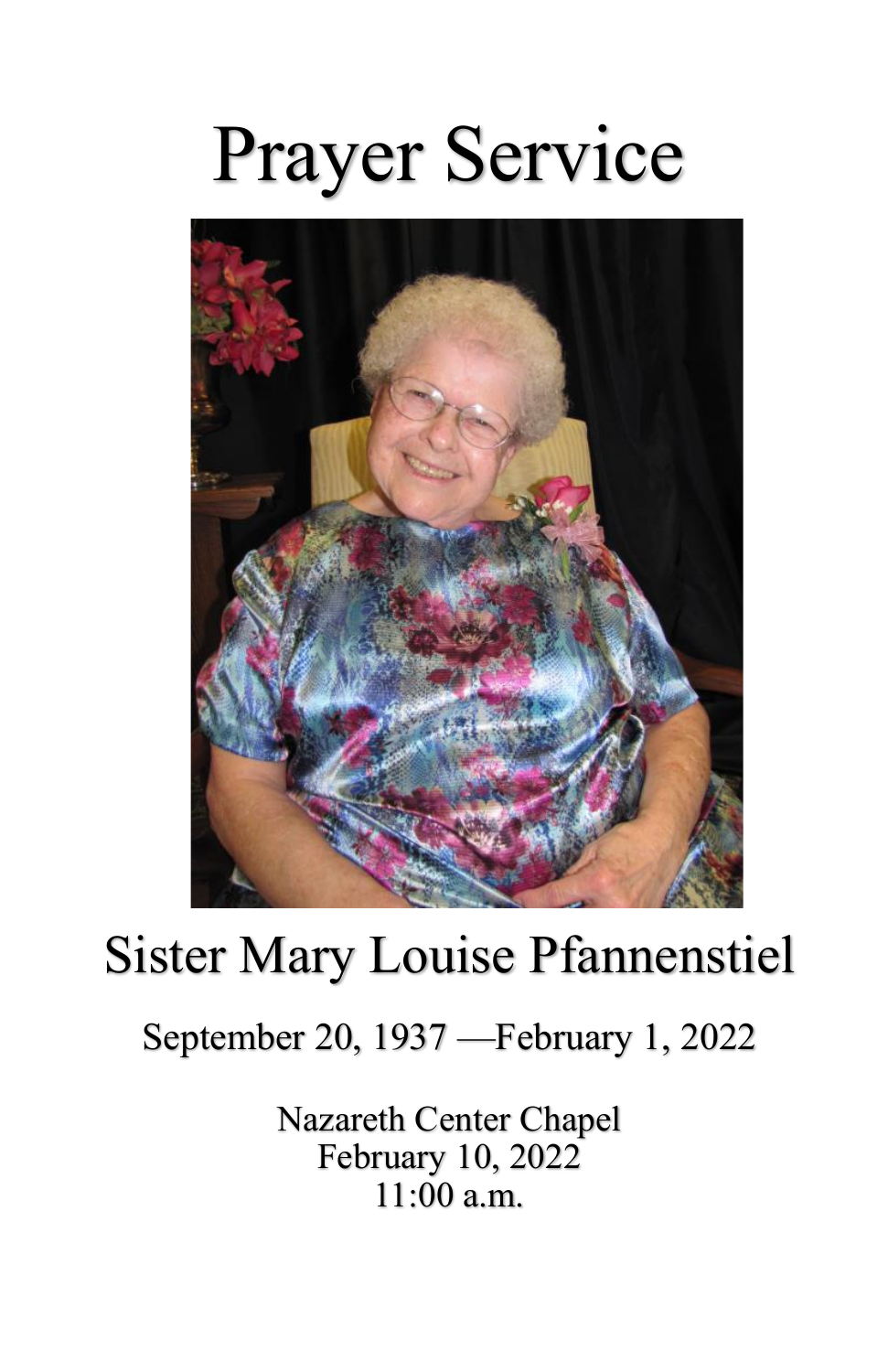#### **Welcome**

#### **Opening Song:** *Seek Ye First* BB #442

**Leader:** God of faithfulness, you have called Sister Mary Louise home with you. May we hold her memory with gratitude and live in the hope of the eternal kingdom where you will bring us together again. We ask this through Christ our Lord.

**All:** Amen

#### **Psalm 91**

#### **Antiphon**: **All O God I praise you, for the wonder of my being.**

| $\mathbf{1}$ | Those who dwell in the shelter of Infinite Light, |
|--------------|---------------------------------------------------|
|              | who abide in the wings of Infinite Love,          |
|              | Will raise their voices in praise:                |
|              | "My refuge and my strength;                       |
|              | In You alone will I trust."                       |

- <sup>2</sup> For you deliver me from the webs of fear, from all that separates and divides; You protect me as an eagle shields its young, Your faithfulness is sure, like an arrow set upon the mark.
- <sup>1</sup> I will not fear the shadows of the night, nor the confusion that comes by day, Nor the dreams that awaken me from sleep, nor the daily changes that life brings.
- <sup>2</sup> Though a thousand may deride this radical trust, ten thousand laugh as I seek to do your Will, Yet will I surrender myself to You, abandoning myself into your Hands without reserve.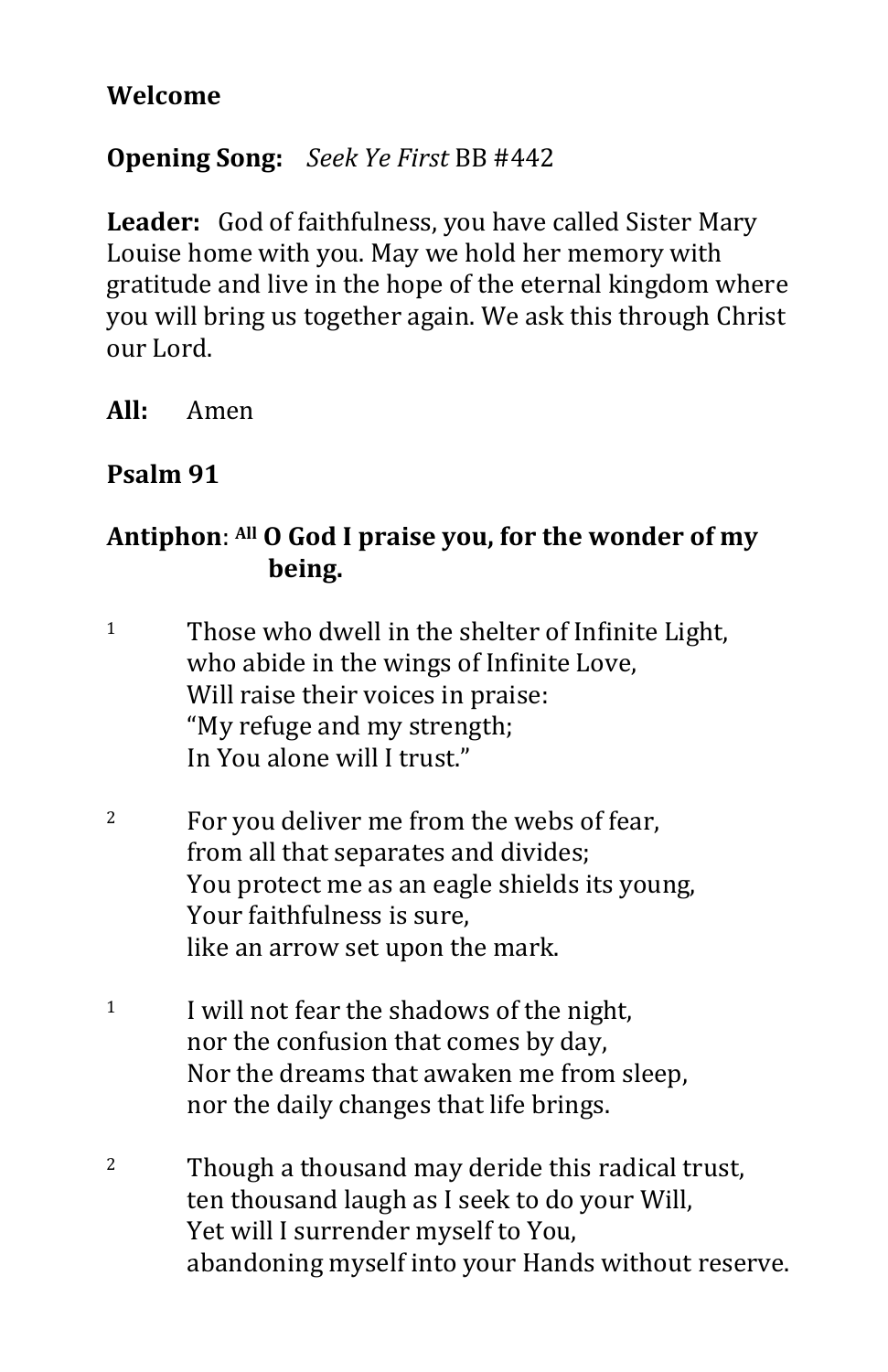- $1$  For You have sent your angels to watch over me, to guide me in all my ways. On their hands, they will bear me up, lest I dash my foot against a stone. Though I walk among those who roar like a lion or are as stealthy as the adder, in your strength will I be saved.
- <sup>2</sup> <sup>"Because you cleave to me in love,</sup> I will deliver you; I will protect you, who call upon my name. When you call to Me, I will answer you; I will be with you in times of trouble, I will rescue you and reverence your life. All through the years, will I dwell in your heart, as Loving Companion Presence forever."

#### **Antiphon: All O God I praise you, for the wonder of my being.**

**Reading:** From Pope Francis

#### **Sharing of Memories/Stories**